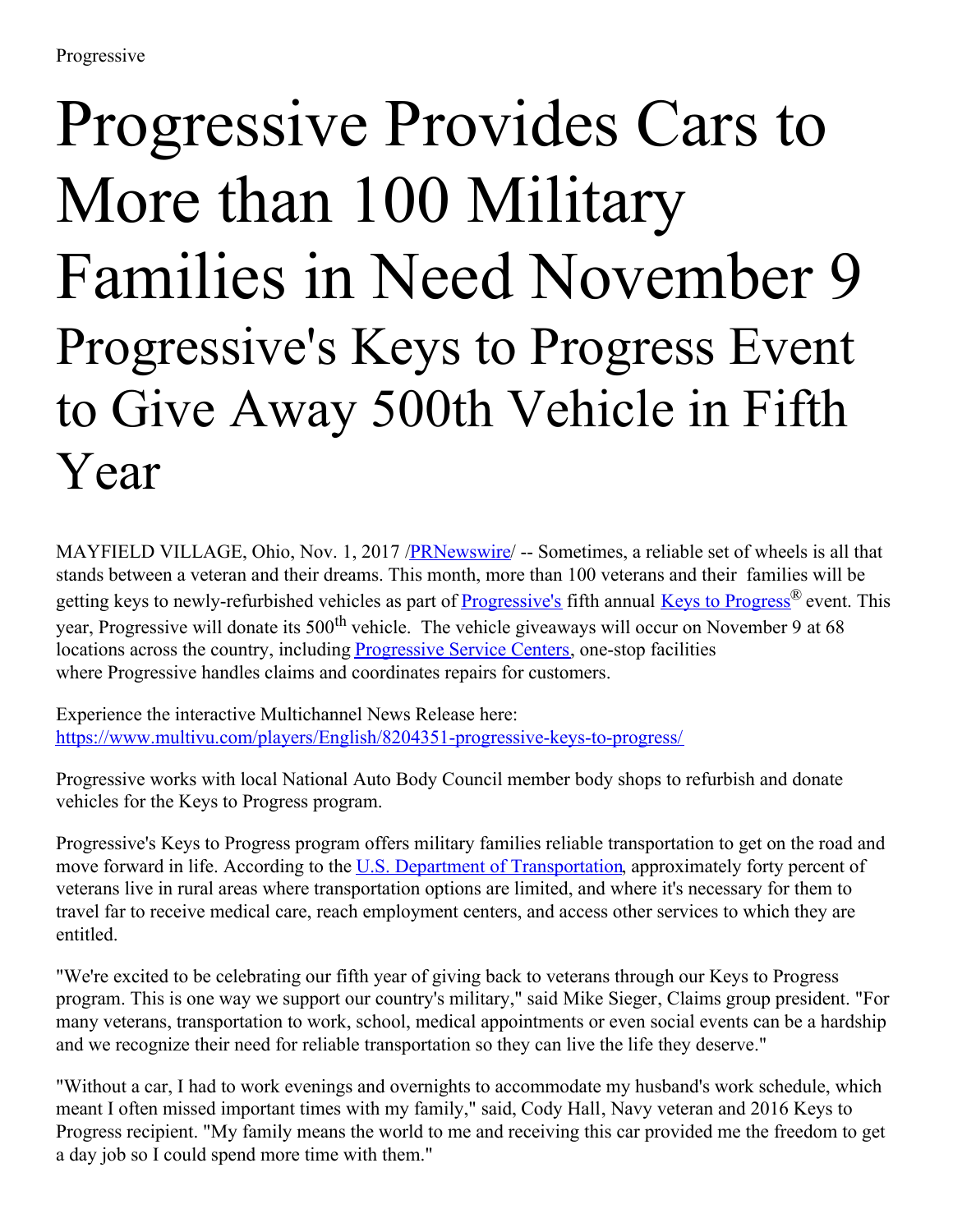Progressive works with numerous organizations to make Keys to Progress donations a reality:

- [National](http://www.nationalautobodycouncil.org/) Auto Body Council member body shops volunteer staff, resources and thousands of hours of collective time to repair the vehicles free-of-charge to veterans.
- Enterprise [Rent-A-Car](http://aboutus.enterprise.com/) provides the first six months of insurance for each donated vehicle. Policies are written by Progressive.
- Veracity Research Co. [Investigations](https://www.vrcinvestigations.com/), a veteran-owned and operated organization, helps support the recipient selection process each year.
- The Original [1-800-Charity](http://www.800charitycars.org/) Cars, donates resources to facilitate titling and registration of vehicles for recipients.
- [Copart](http://www.copart.com/c2/copart_home_page.html) and [Insurance](https://iaa-auctions.com/) Auto Auctions, Inc., a business unit of KAR Auction Services, Inc., national salvage companies we work with, donate some of the vehicles.
- Preferred [Warranties](https://www.warrantys.com/) Inc., another KAR business unit, provides a one-year warranty for most donated vehicles
- Local charities help to identify veteran recipients in each region.

Keys to Progress events occur in the following cities:

- Arizona: Phoenix, Tempe, Tucson
- California: Fresno, Pasadena, Sacramento, San Diego, San Francisco Bay Area (Walnut Creek)
- Colorado: Colorado Springs, Denver
- Connecticut: Hartford (Newington), New Haven (Milford)
- Florida: Ft. Lauderdale (Tamarac), Ft. Myers, Jacksonville, Miami, Orlando (Altamonte Springs), Tampa (Brandon, Riverview), West Palm Beach
- Georgia: Atlanta (Decatur, Marietta, Norcross)
- Iowa: Des Moines
- Illinois: Chicago
- Indiana: Indianapolis
- Kansas: Kansas City
- Kentucky: Louisville
- Louisiana: Baton Rouge, New Orleans (Metairie)
- Maryland: Baltimore
- Massachusetts: Boston (Westwood)
- Michigan: Detroit (Livonia, Sterling Heights)
- Minnesota: Minneapolis (Burnsville, Coon Rapids)
- Missouri: St. Louis (Bridgeton)
- Nebraska: Omaha (La Vista)
- Nevada: Las Vegas
- New Jersey: Rutherford, South Plainfield
- New York: Albany, Buffalo, New York (Brooklyn)
- Ohio: Akron, Cincinnati (Sharonville), Cleveland (Mayfield Village, Parma), Columbus, Dayton
- Oklahoma: Oklahoma City
- Oregon: Portland
- Pennsylvania: Harrisburg, Pittsburgh, Philadelphia (Malvern, Willow Grove)
- Rhode Island: Providence
- Texas: Austin, Dallas/Fort Worth (Arlington, Lewisville, Mesquite), El Paso, Houston, Lubbock, San Antonio
- Utah: Salt Lake City (Midvale)
- Virginia: Springfield, Virginia Beach
- Washington, D.C. (Silver Spring, MD)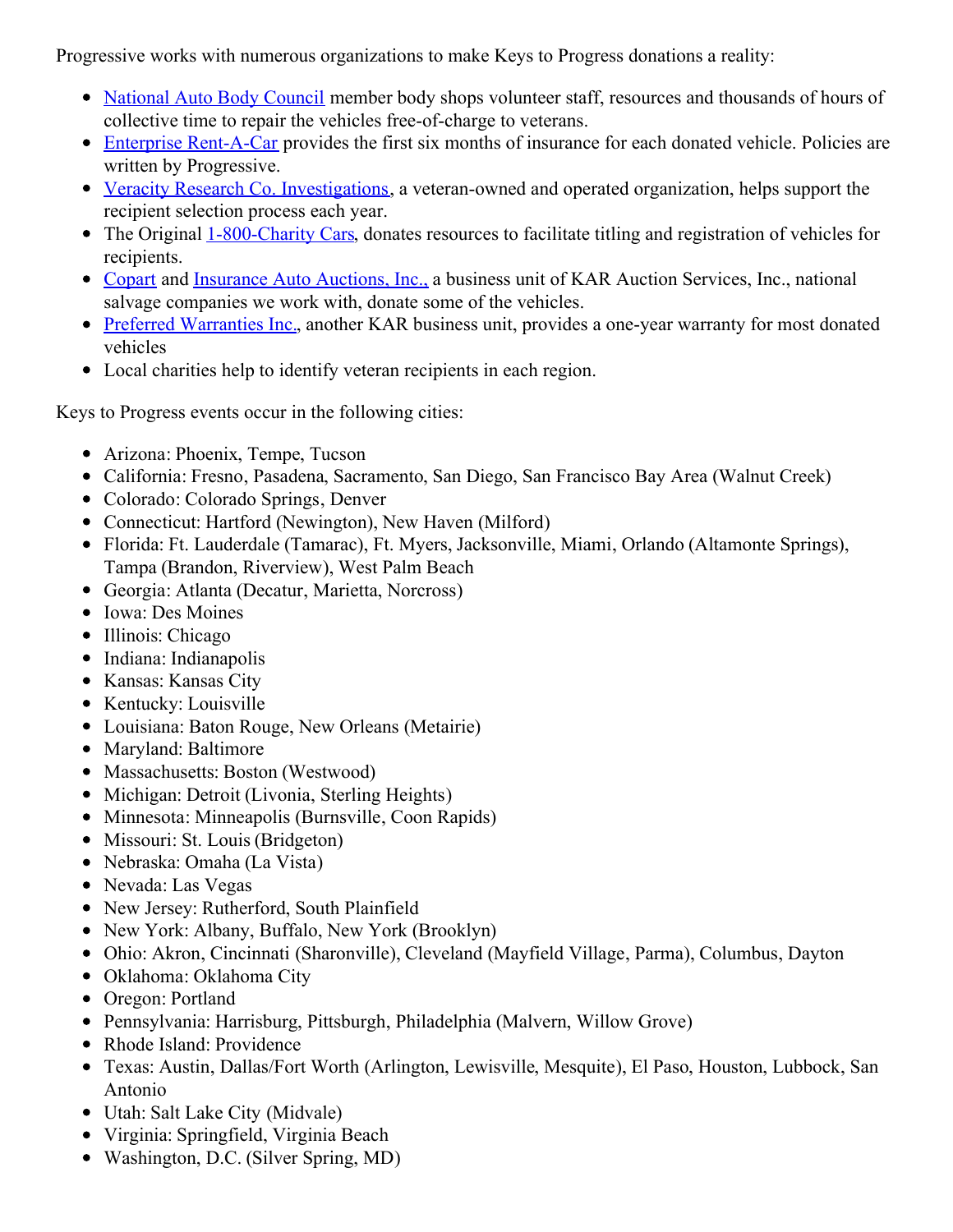- Washington: King County (Federal Way), Seattle (Lynnwood)
- Wisconsin: Milwaukee

\*Some cities have multiple events and give away more than one vehicle.

What's next? Year six of Keys to Progress in November 2018! Veterans interested in next year's Keys to Progress event need to be sponsored by a veteran-friendly non-profit organization to submit their request. If unfamiliar with an [organization,](https://www.vfw.org/oms/findpost.aspx) veterans can visit [VA.gov](http://www.va.gov/) to find a local veteran office or contact their local VFW post. Applications are reviewed starting in May of each program year. To request an application, nonprofit organizations may send an email to KeystoProgress $@$ progressive.com. For more information on Keys to Progress, visit [KeysToProgress.com](https://www.progressive.com/socialresponsibility/keys-to-progress.html) or #KeysToProgress.

## About Progressive

The [Progressive](https://www.progressive.com/auto/) Group of Insurance Companies makes it easy to understand, buy and use auto insurance. Progressive offers choices so consumers can reach us whenever, wherever and however it's most convenient - online at progressive.com, by phone at 1-800-PROGRESSIVE, on a mobile device or in-person with a local agent.

Progressive provides insurance for personal and commercial autos and trucks, motorcycles, boats, recreational vehicles, and homes. Home insurance is underwritten by select carriers, including American Strategic Insurance Corp. and subsidiaries (ASI), our majority owned subsidiaries.

Progressive is the fourth largest auto insurer in the country; a leading seller of [motorcycle](https://www.progressive.com/motorcycle/) and commercial auto insurance; and through ASI, one of the top 20 [homeowners](https://www.progressivecommercial.com/) insurance carriers.

Founded in 1937, Progressive continues its long history of offering shopping tools and services that save customers time and money, like Name Your Price®, Snapshot® and Service Centers.

The Common Shares of The Progressive Corporation, the Mayfield Village, Ohio-based holding company, trade publicly at NYSE:PGR.

SOURCE Progressive Insurance

For further information: Julie Kolencik, Progressive Insurance, 440.395.2019, Julie Kolencik@progressive.com